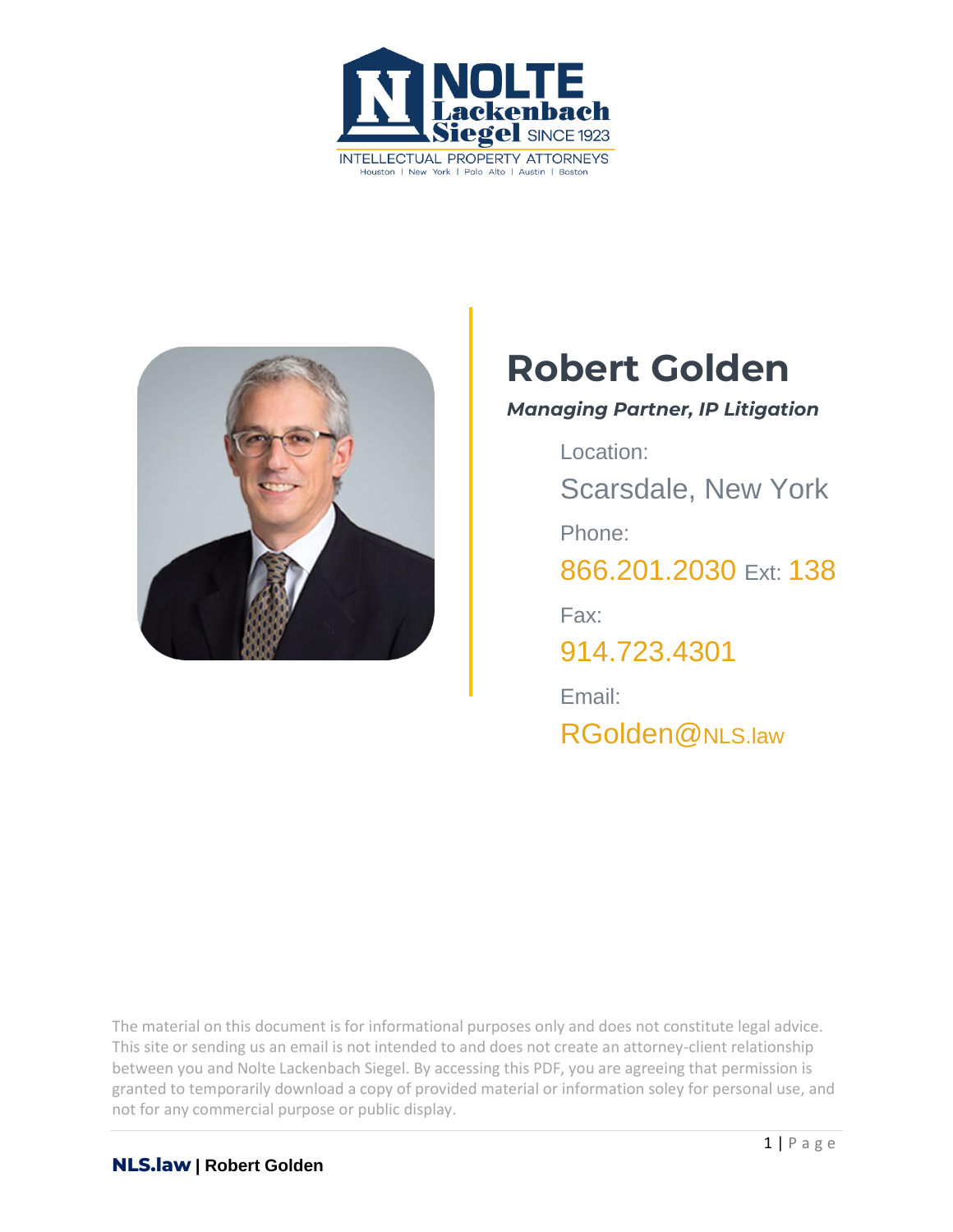

Rob Golden heads the firm's Litigation Department and additionally maintains an active licensing and general counseling practice. On the litigation front, Mr. Golden has handled trademark, trade dress, trade secret, patent, copyright, right of publicity, domain name and related cases, all across the country, for a diverse client base. His experience includes trying both jury and non-jury cases in Federal District Courts, arbitrations and mediations, and appeals to Federal Courts of Appeals. He also represents clients in Proceedings before the Trademark Trial and Appeal Board of the U.S. Patent and Trademark Office and in domain name disputes under the Uniform Domain Name Dispute Resolution Policy before the World Intellectual Property Law Organization. He has succeeded in obtaining multi-million dollar jury verdicts for clients as plaintiffs and defending against \$100 Million claims against clients in the position of defendant.

He has a particular expertise in damages issues, having litigated the issue through the appeals process on numerous occasions. His extensive knowledge in this area often permits him to "cut to the chase" and bring cases to a quick conclusion, either through settlement or motion practice. In his 25+ years of litigating, Mr. Golden has personally handled virtually every aspect of Intellectual Property cases, from ex parte requests for temporary restraining orders in trademark counterfeiting cases, to cuttingedge technology issues in trade secret cases, from making closing arguments before juries to arguing in front of panels of judges in Courts of Appeals. The knowledge of Mr. Golden has gained from litigating various infringement cases helps him counsel his clients in protecting against infringements, thereby often avoiding the costs of litigation. He routinely assists clients in enforcing their Intellectual Property rights in the digital world, making effective use of website takedown policies and procedures so as to avoid more costly litigation.

Drawing from his litigation and licensing knowledge, Mr. Golden routinely writes and lectures, particularly on the subjects of trade dress protection and the protection of fashion, footwear, and accessory designs. These activities include teaching Continuing Legal Education classes on the subject of trade dress law for the Law Education Institute's National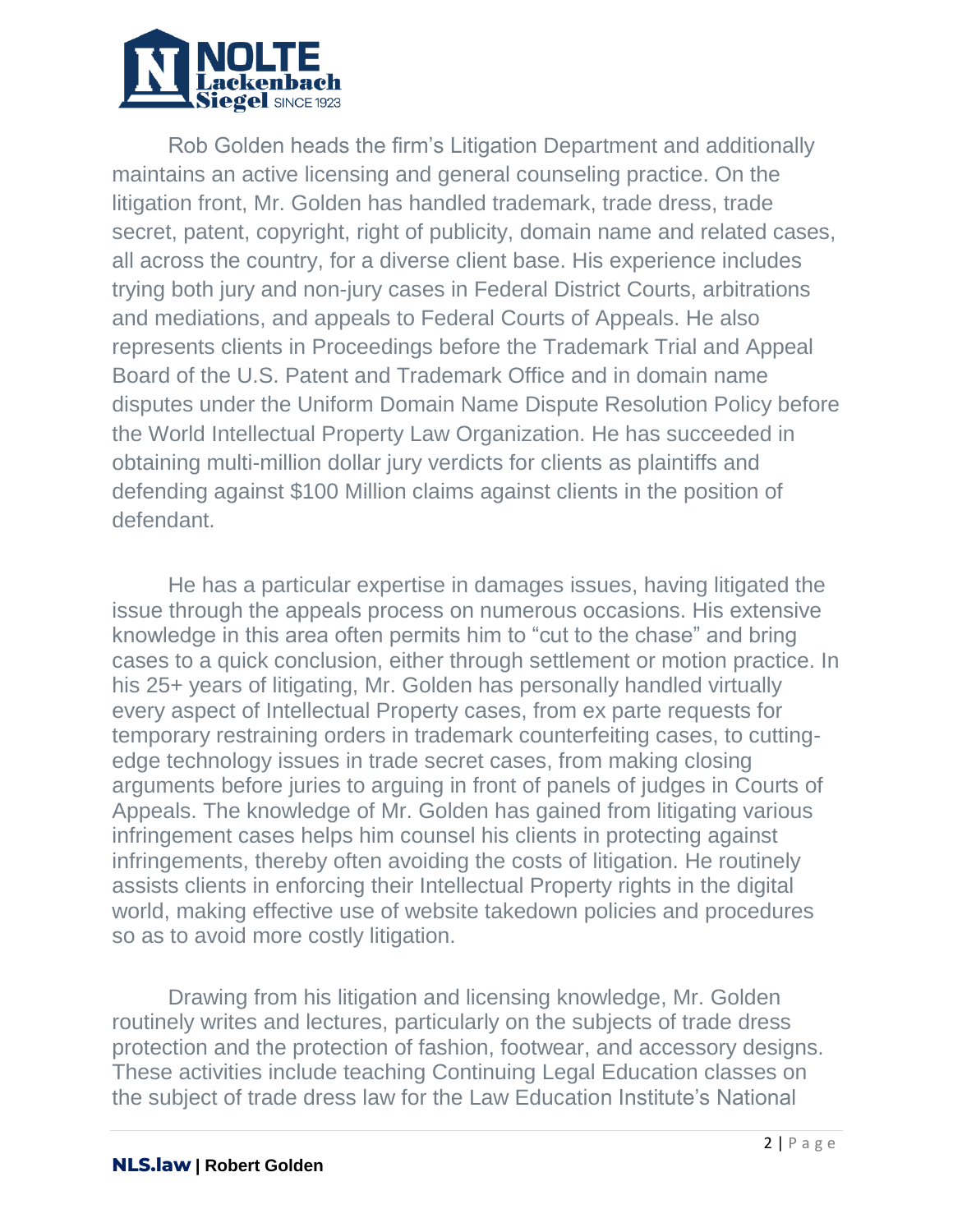

CLE Conference ("Trade Dress – The Product Versus Packaging Tension" and "Trade Dress – The Forgotten Trademark Right"), industry wide seminars, and seminars for individual clients aimed at educating designers and engineers to avoid infringement.

Mr. Golden is a graduate of the George Washington University and Brooklyn Law School, where he was a Dean's Merit Scholar and a member of the Moot Court.

## **PRACTICE**

US and International Trademark Portfolio Management and

**Counseling** 

**Licensing** 

Intellectual Property Counseling

# **BAR & COURT ADMISSIONS**

New York Bar

- U.S. District Court, Southern District of New York
- U.S. District Court, Eastern District of New York
- U.S. District Court, Western District of New York
- U.S. Court of Appeals for the Second Circuit
- U.S. Court of Appeals for the Third Circuit
- U.S. Court of Appeals for the Tenth Circuit
- U.S. Court of Appeals for the Federal Circuit

## **EDUCATION**

George Washington University, Washington, D.C. Bachelor of Arts, Political Science and History